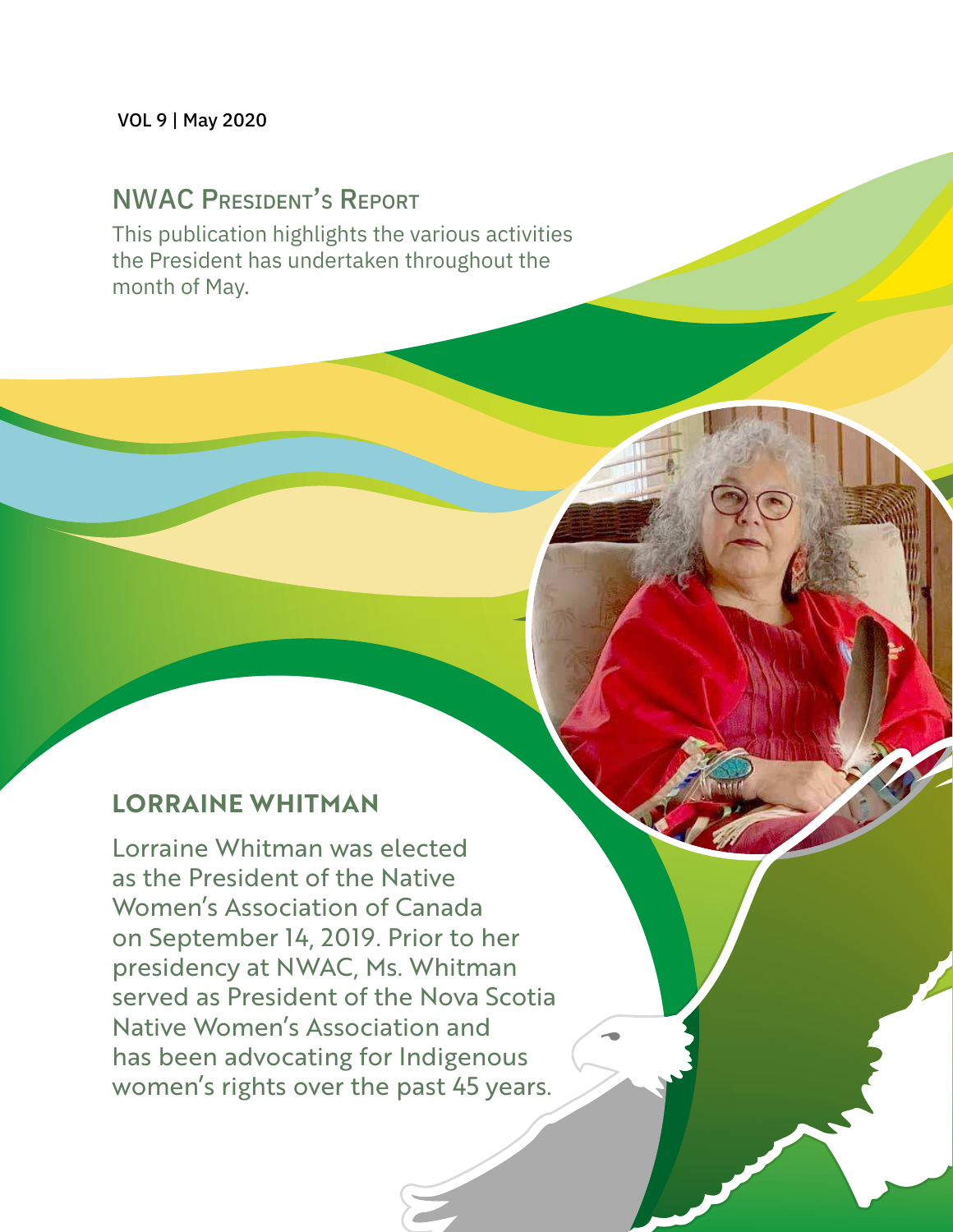#### **May 2020 President's Report**

#### Dear friends,

As I write this, my thoughts are with the missing and murdered Indigenous women and girls, and their families and communities. The inquiry into this national tragedy was nothing short of astounding in terms of its breadth and scope: 2,386 Indigenous people participated in the truth-gathering process; 1,484 family members and survivors gave testimony; 819 individuals shared through artistic expressions; 83 experts, knowledge keepers and officials provided testimony; 15 community hearings were held; and there were 9 separate knowledge keeper, expert and institutional hearings.

As you know, NWAC has been the national voice for Indigenous women since 1974. We have seen families whose loved daughter, sister, mother, or auntie has gone missing or been murdered torn apart. We have heard the stories of violence first-hand from survivors. Our collective hearts hold their stories and their memories.

We were front and centre throughout the three-year process. And as the first-year anniversary of the release of the Final Report on June 3, 2019, fast approached, we were already hard at work on pushing the federal government for its National Action Plan.

And when the COVID-19 pandemic hit, our work didn't stop. In fact, the restrictions placed on all Canadians to self-isolate and stay home in order to prevent community spread — a measure designed to enhance people's safety — only served to underscore the fact that COVID-19 only increases the risk of violence against Indigenous women.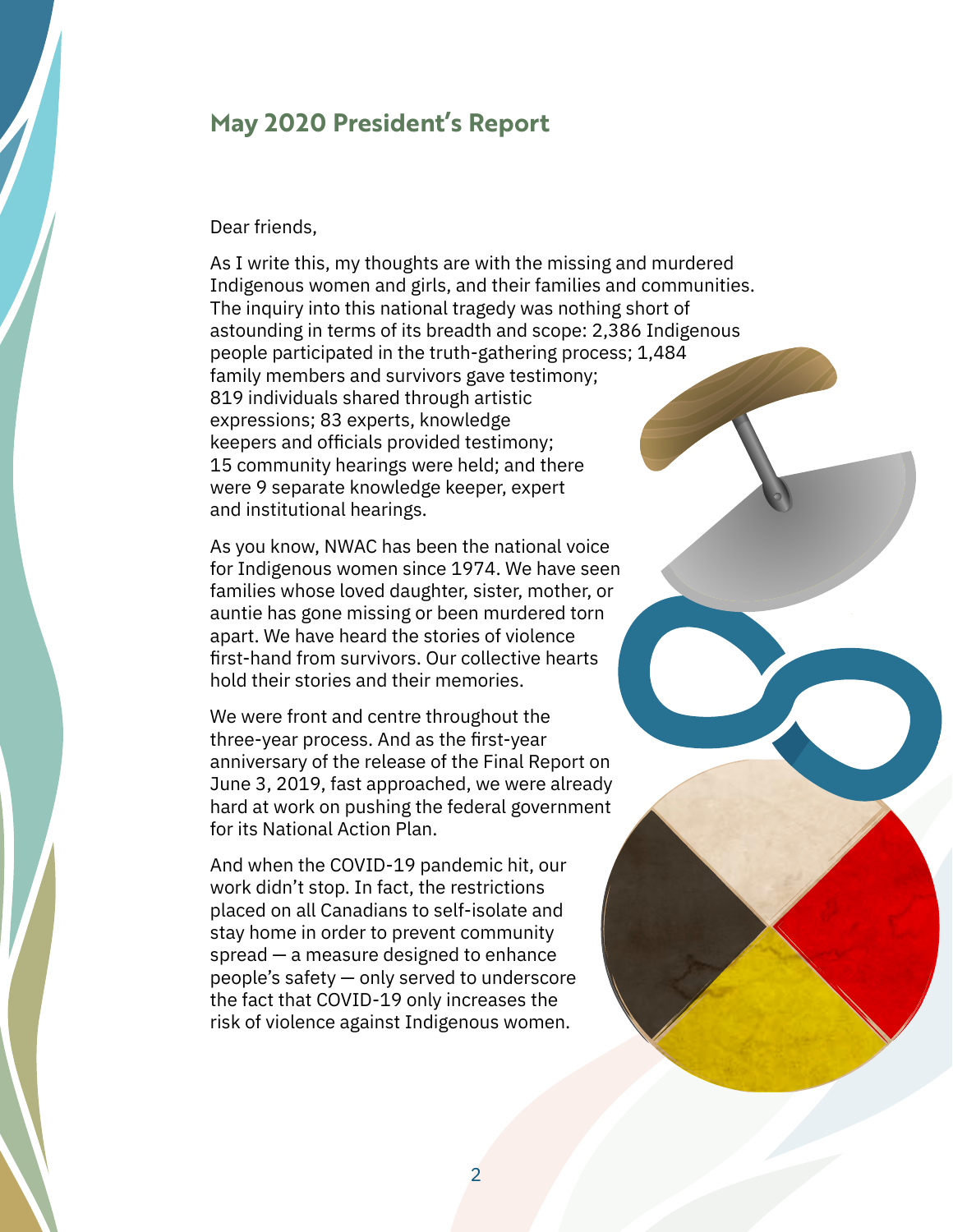We conducted a series of nationwide, grassroots consultations, which found one in five women reporting they've been the victim of physical or psychological violence over the past three months.

The federal government promised that a National Action Plan responding to the Inquiry's report would be released in June 2020. It blamed the COVID-19 pandemic on its inability to do so.

The global pandemic has only served to highlight the precarious situation that Indigenous women and girls have found themselves in as a result of colonialism and discriminatory policies and practices against Indigenous people for over a century.

NWAC will continue to press for change. This was my main focus throughout the month of May. The Indigenous women, girls, and gender-diverse people we represent expect no less.

Thank you, Wela'lin<br>Mugho Mitmal

President Lorraine Whitman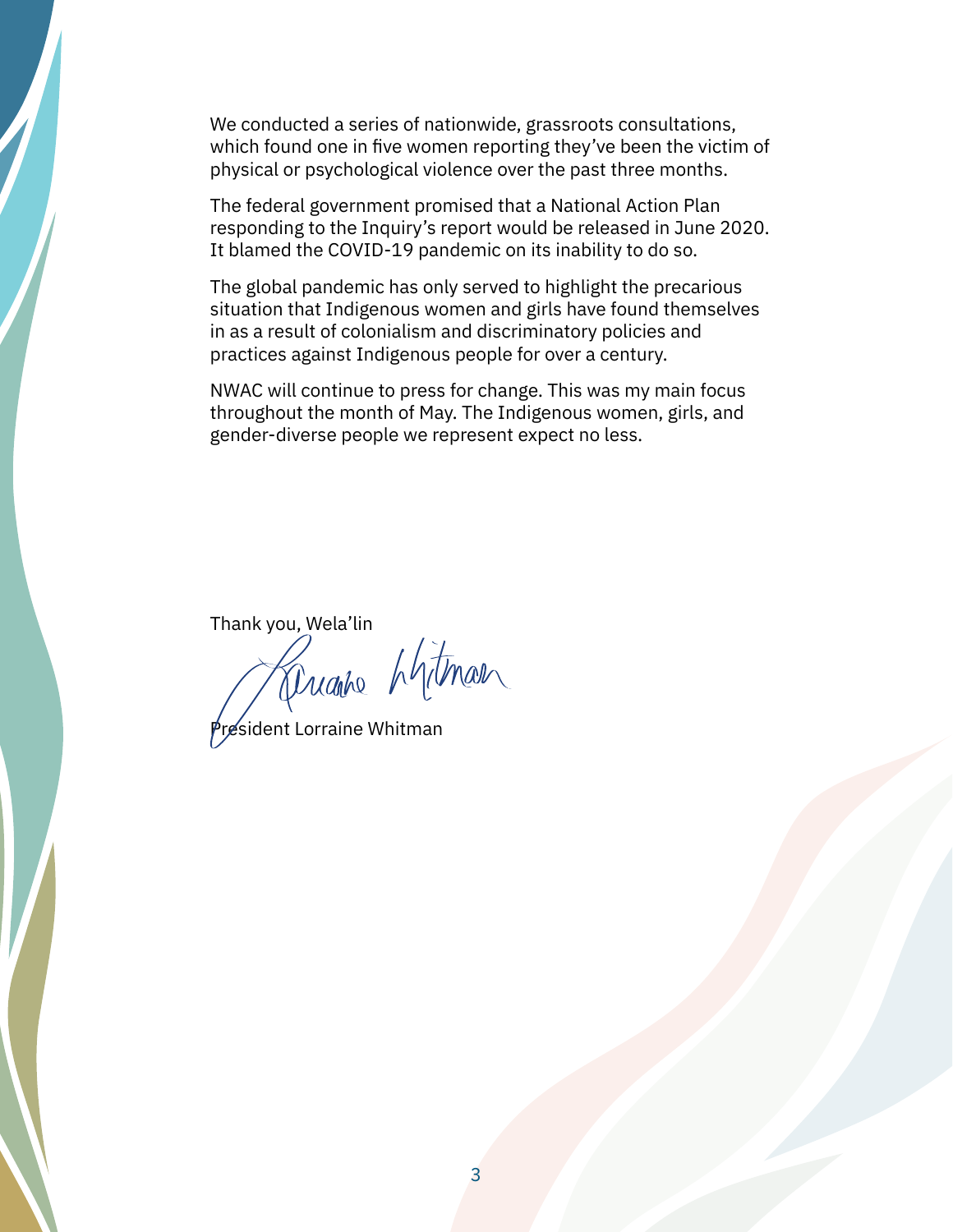### **NWAC Outreach and Engagement**

## MMIWG: Pushing for Change

Throughout the month of May, I held a number of teleconference calls. As always, for introductory calls, I introduce myself and provide some background on the Native Women's Association of Canada (NWAC) and the work we are doing to champion the interests of Indigenous women, girls, and gender-diverse people across Canada and an end to cultural genocide. I also talked about our Resiliency Lodge and Makers Space, both concrete examples of our work to help Indigenous women and gender-diverse people heal and recover from trauma and abuse.

I also took the opportunity to talk about MMIWG, stressing the importance of a federal government National Action Plan in response to the Inquiry's 231 Calls for Justice and as a critical stepping-stone towards reconciliation. NWAC is doing a lot of work in this area. During my teleconference calls, I talked about increased funding for shelters and safe housing options; the rise in domestic violence against Indigenous women during the COVID-19 pandemic; our research and policy work related to women's and human rights; and our outreach and engagement efforts with international bodies, including with the Secretary General of the Organization of American States (OAS), Luis Almagro, who visited Canada last year on our invitation. As the only national organization representing Indigenous women, it is critical that NWAC be included at federal government roundtables and so on, and that we be funded appropriately.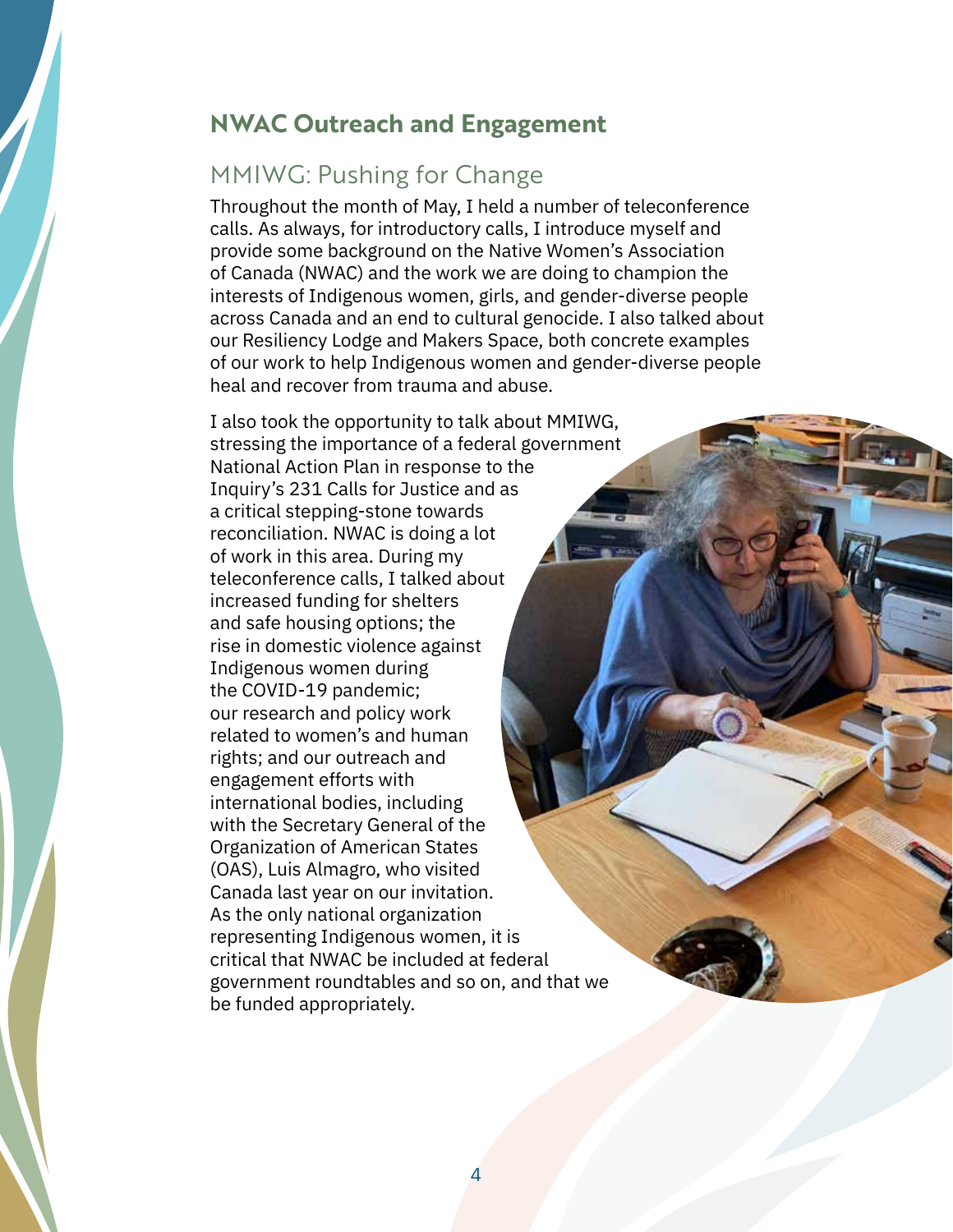#### My May Agenda

May 1: Joined the Canadian Coalition to Reform HIV Criminalization in a call to action to attorneys-general to take the measures needed to end unjust criminal prosecutions against people living with HIV

May 3 (Red Dress Day): Went on FB Live to talk about the Red Dress campaign, increase in domestic violence due to COVID-19, and the need for tools to make our communities healthy again

May 4: Introduced myself and NWAC to Jagmeet Singh, Leader of the New Democratic Party. In addition to MMIWG, we also talked

about children's vulnerability in light of COVID-19; how housing conditions and the lack of housing contribute to suicide among Indigenous people; and possible support from the NDP for government investment in NWAC's work. In my conversation with Vicky Smallman, National Director Women's and Human Rights, Canadian Labour Congress, I suggested the possibility of establishing a formal working group to develop a COVID-19 strategy focusing on women's and human rights.

May 5: Used Red Dress Day to promote No More MMIWG—in my video, I pressed home the point that the federal government needs to tackle MMIWG with the same urgency it has displayed to address the pandemic

May 7 (Water Is Life Day): François-Philippe Champagne, Minister of Foreign Affairs, and Karina Gould, Minister of International Development, co-hosted a Virtual Roundtable on Canada's Feminist Response to the COVID-19 Pandemic. As one of 14 civil society participants, I was honoured to take part. Specific points raised in my presentation included:

The pandemic has increased the rates of violence against Indigenous women, as well as barriers to access to education, housing, economic empowerment, and justice.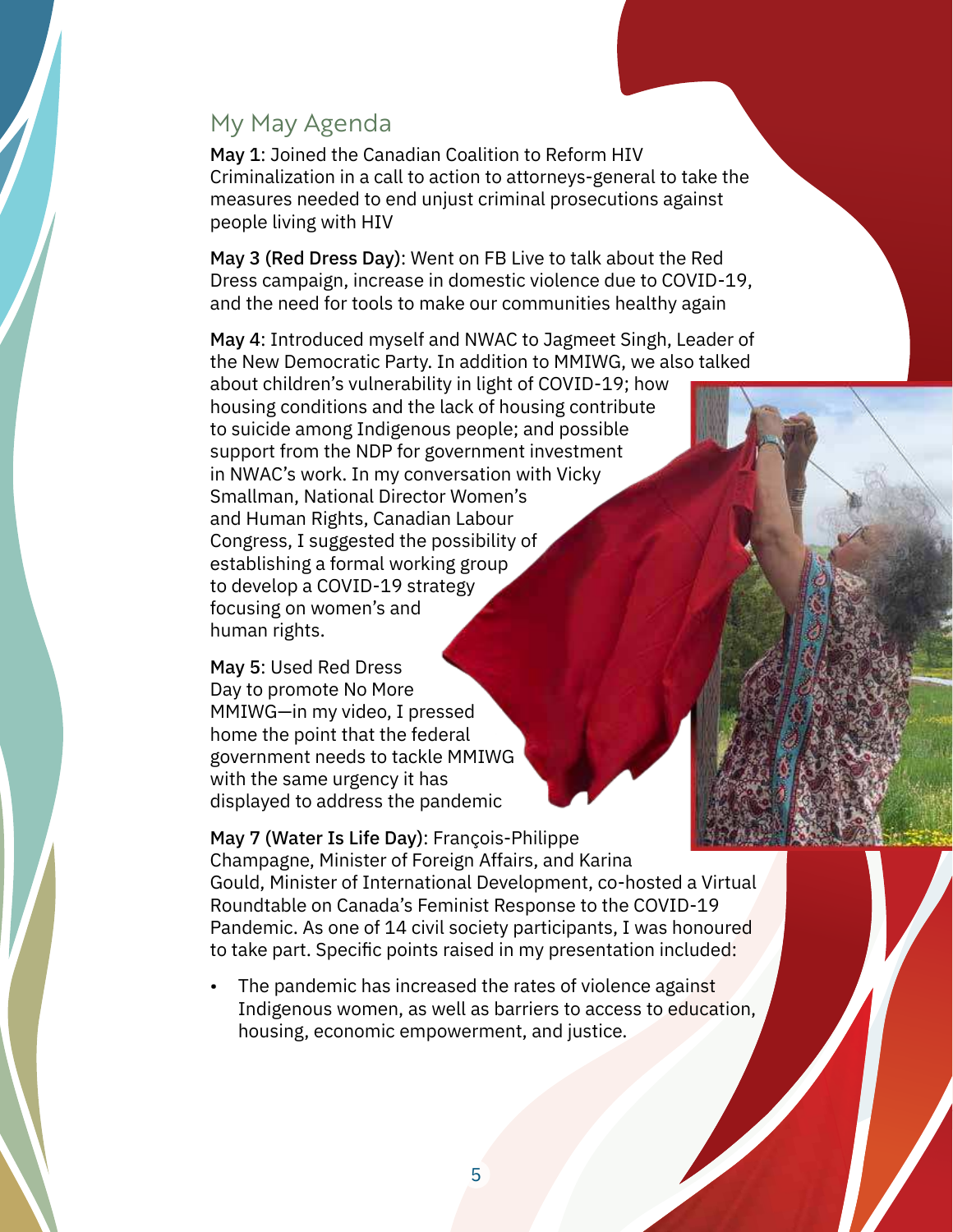- While implementing its feminist agenda for peace and security abroad, Canada should also address all forms of discrimination, violence, and genocide at home
- Canada should also support NWAC's efforts to push for economic equality among Indigenous women (for example, our work with Indigenous women business leaders in the Americas).
- Canada can be a shining example for leadership in the area of safety and rights of Indigenous women by applying the approach it is using to address COVID-19.
- Canada should convene a high-level meeting with the OAS.

Minister Champagne was inspired by what I had to say.

May 12: Discussed common issues around violence with Lindsey Decontie, Executive Director, National Aboriginal Circle Against Family Violence, as well as the lack of Indigenous women's shelters across Canada.

May 15: As an invitational speaker before the Standing Committee on Indigenous and Northern Affairs, I outlined the findings of the needs assessment we conducted with our PTMAs to learn what, if any, progress has been made toward the creation of a National Action Plan. The lack of progress made by the federal government in addressing the 231 Calls for Justice issued by the National Inquiry into Missing and Murdered Indigenous Women and Girls is disappointing, to say the least.

"If COVID-19 has taught us anything, it's how much change is possible when we get together."

Following my 'appearance' at the Standing Committee, I participated in a national online discussion organized by the office of Carolyn Bennett, the Minister of Crown-Indigenous Relations, to discuss violence against Indigenous women and girls, and the government's response to the Inquiry.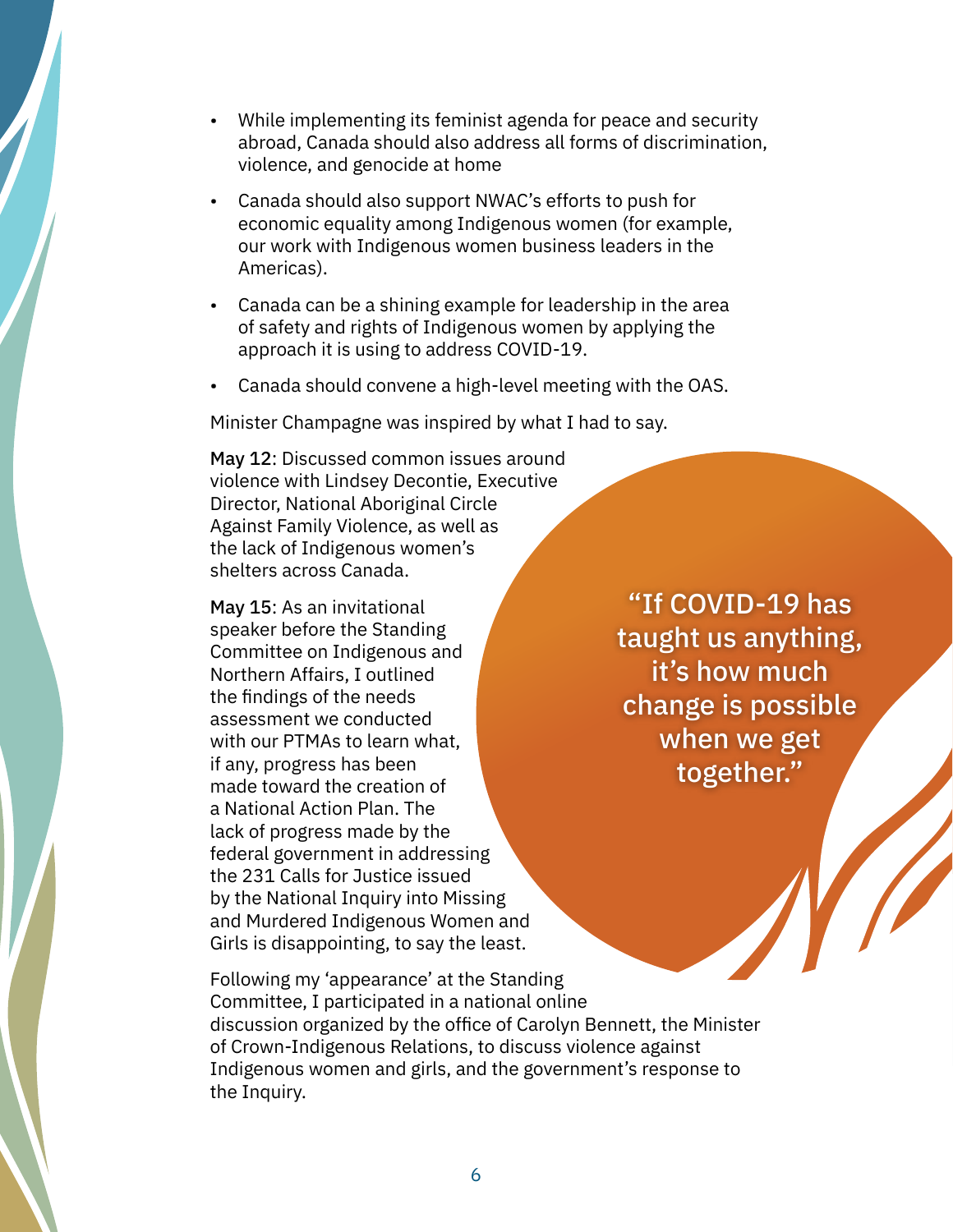# NWAC & the Media

Our hard work in pressing forward on MMIWG and the right of Indigenous women, girls, and gender-diverse people to be safe, secure, healthy, and empowered has been well received by the media, both provincially and nationally. NWAC issued the following statements and news releases this month:

#### Statements/News Releases:

- "Violence against Indigenous women during COVID-19 sparks calls for MMIWG plan" (issued May 12)
- "NWAC to tell MPs COVID-19 increases risk of violence against Indigenous women, urges government to release plan to meet Calls for Justice of year-old Inquiry" (issued May 15)
- "NWAC appalled by federal government's national 'lack-ofaction-plan' to address violence against Indigenous women, girls, and gender-diverse people" (issued May 27)

#### Media Coverage

- CBC News Manitoba
- The Canadian Press
- Radio-Canada International
- Alberta Native News

#### **WWWWWWWWWWWW**

"It is extremely disappointing to me that the federal government has not acted on the National Inquiry's findings by first implementing a National Action Plan. I, and NWAC, want Indigenous families and communities to know that our missing and murdered women and girls will not be forgotten. We will continue to fight for equality, safety, and security for Indigenous women, girls, and genderdiverse people across Canada."

- The Globe and Mail • Policy Options (magazine)
- TVO



7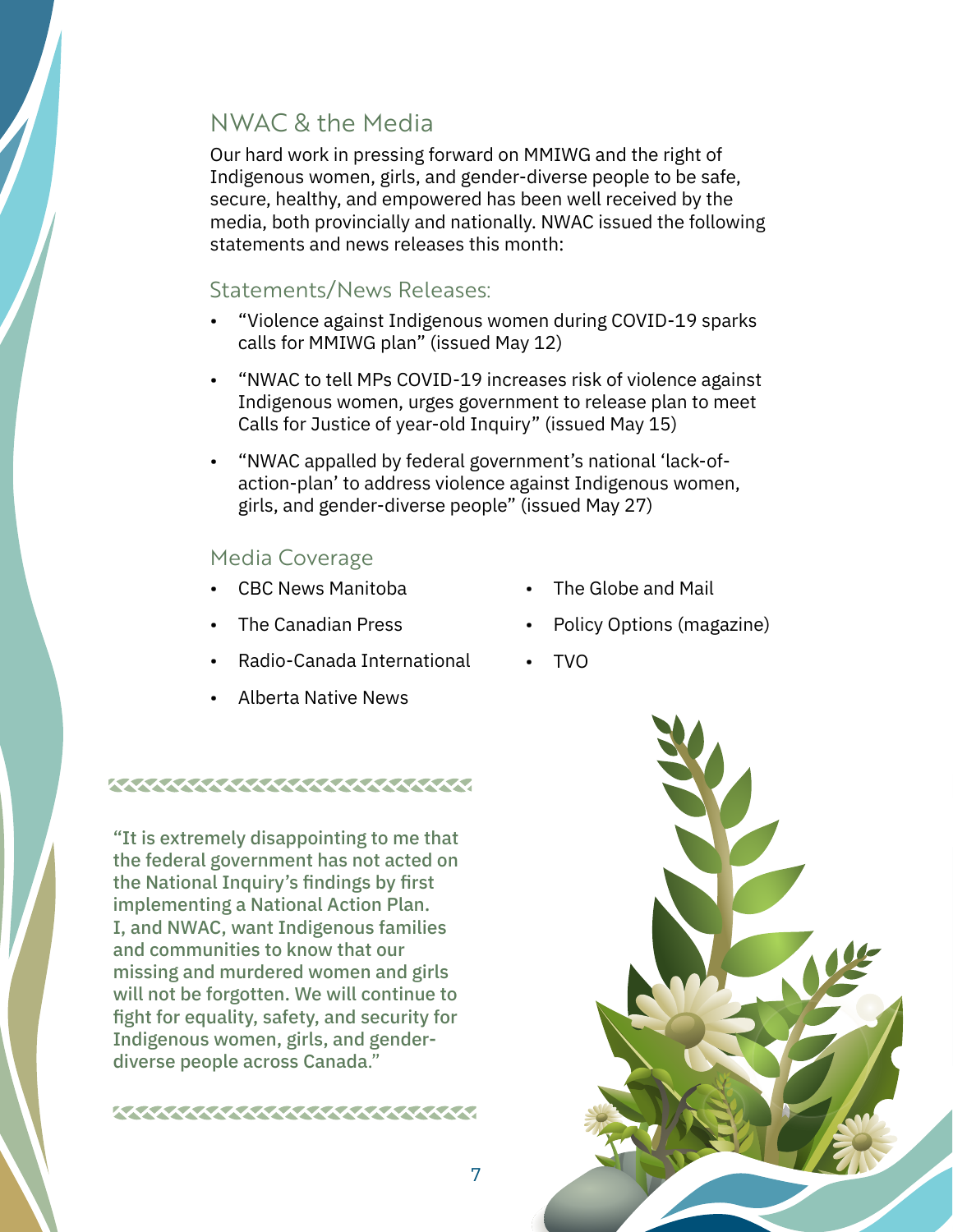# Water is life.